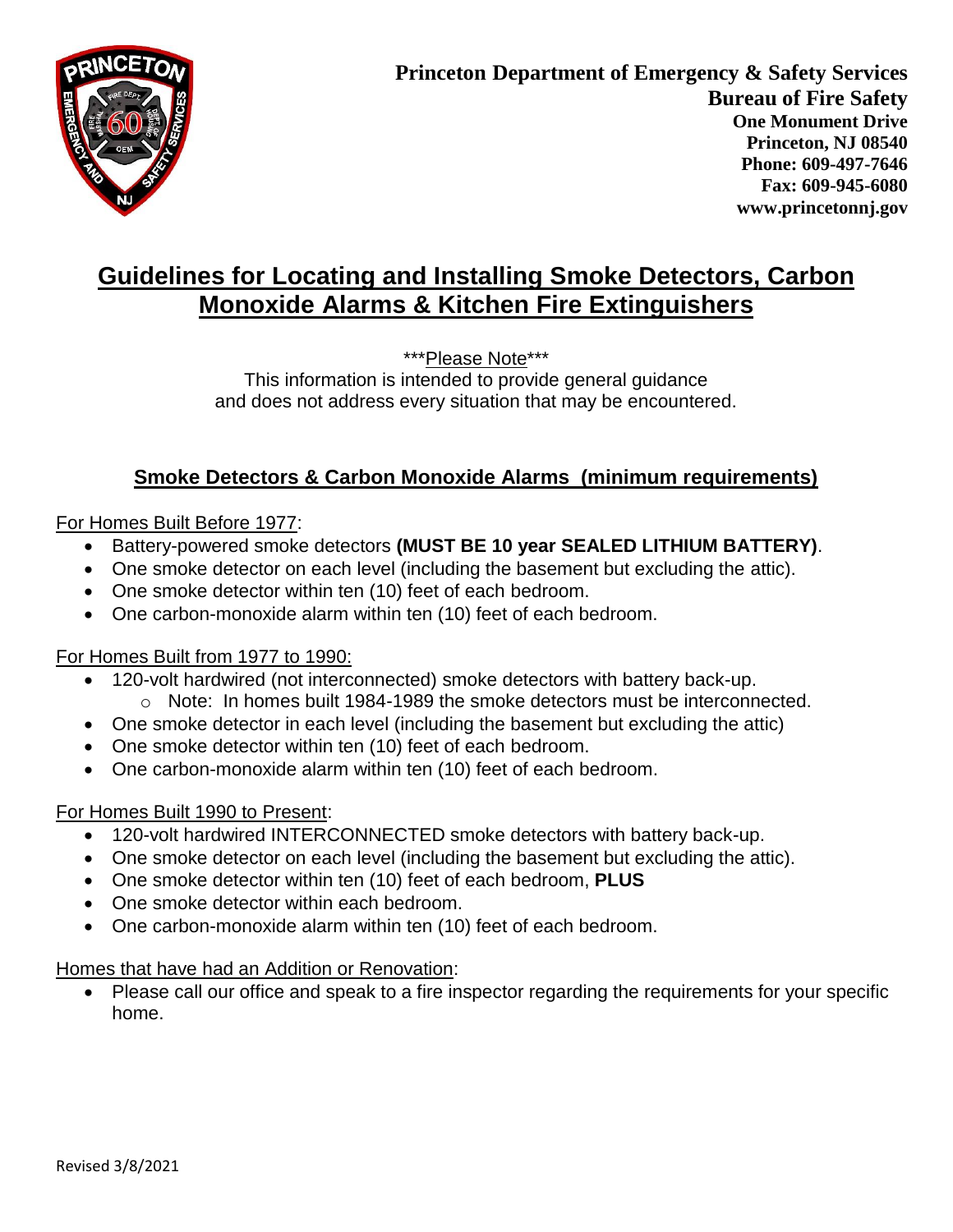### **In General:**

- All of the smoke detectors used to provide the required coverage must be of the same type. Battery-operated detectors, 120-volt hardwired detectors, and fire alarm system detectors cannot be combined to provide the required coverage; one type of detector must be consistent throughout the house.
- Fire alarm systems (regardless of whether or not they are currently monitored) shall be tested by a New Jersey state-certified fire protection equipment contractor who provides a report in accordance with NFPA 72. (Additional information about acceptable alarm reports can be obtained by calling the Bureau of Fire Safety.)
- Smoke detectors more than ten (10) years old shall be replaced as per NFPA 72.
- All devices must be UL-approved, and mounted in accordance with the manufacturer's specifications. Do not mount smoke detectors within 4 inches of where the ceiling meets the wall or in the peak of an A-frame.
- Do not install smoke detectors in garages or unfinished, non-walkup attics. Avoid installing smoke detectors within ten (10) feet of a bathroom or kitchen unless needed to provide required coverage, or near a furnace or forced air duct.

### **Instructions for the Kitchen Fire Extinguisher**

- At least one portable fire extinguisher shall be installed in all one- and two-family dwellings.
- The extinguisher shall be a dry-chemical type which is listed, labeled, charged and operable.
- The extinguisher size shall be rated for residential use, no smaller than **2A:10B:C**, and weigh no more than 10 pounds.
- **The extinguisher must be mounted** within ten (10) feet of the kitchen.
- **The extinguisher must be visible** and in a readily accessible location, free from being blocked by doors, furniture, storage, or other items.
- The extinguisher must be near a room exit or travel path that provides an escape route to the exterior of the building.
- The hangers or brackets provided by the manufacturer must be used to mount the extinguisher.
- The top of the extinguisher must not be more than five (5) feet above the floor.
- The extinguisher must be installed with the operating instructions clearly visible.
- The extinguisher must be accompanied by an owner's manual or written information regarding the operation, inspection, and maintenance of the extinguisher.